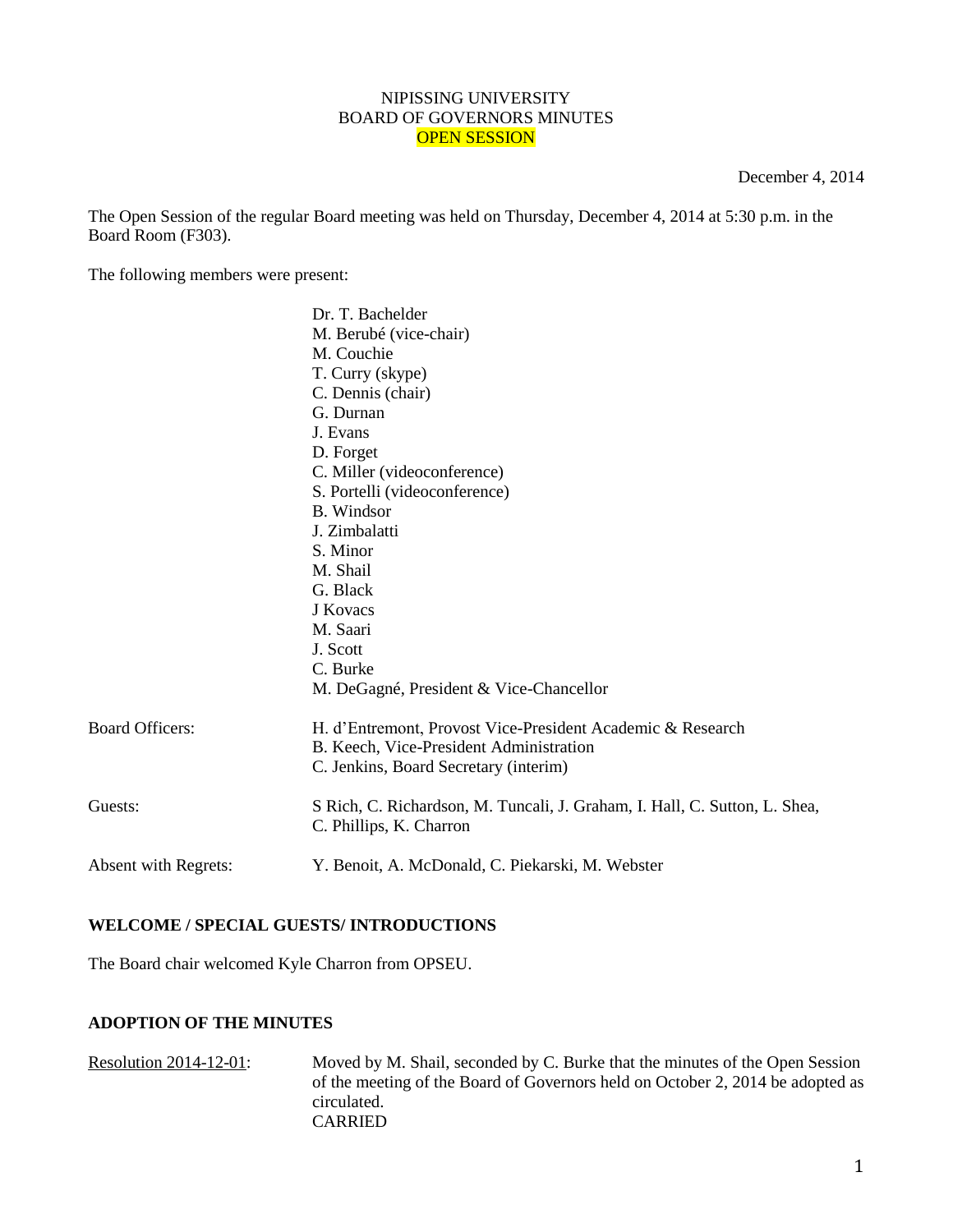## **CORRESPONDENCE**

The Chair indicated he had received letters of concern from a faculty member and a student regarding the two recent accidental lockdowns. The letters have been drafted responding to outlining steps that are being undertaken to resolve this issue.

## **PRESENTATION**

Dr. Sharon Rich, Associate Vice-President Academic, provided Board members with a brief outline of Tri-Council agencies, a significant source of funding for university researchers. The three agencies are: Social Science and Humanities Research Council (SSHRC); the Natural Science Engineering Research Council (NSERC); and the Canadian Institutes of Health Research (CIHR). Nipissing University has only recently been approved to apply for funding with CIHR.

Dr. Rich also explained that the Nipissing has qualified for four Canada Research Chairs (CRC). One is already in place and there will be an announcement in the spring regarding another appointment.

Dr. John Kovacs, faculty representative to the Board of Governors, gave an interesting presentation on his research in mangroves. He provided an excellent PowerPoint presentation that captured some of his research work into mangroves, which he pointed out is one of the most carbon rich ecosystems on the planet. Despite its value, mangrove ecosystems are one of the most threatened, being lost at a rate greater than coral reefs and tropical rainforests. The photos that were shown demonstrated how using earth observation satellite symmetry provided easier access to these areas than by foot.

Dr. Kovac's work has had impacts in the legal, agricultural, space and mining sectors.

# **CHAIR'S REMARKS**

Colin Dennis made a brief remark on the financial challenges facing the university. He acknowledged Tom Curry who was recent recipient of a Lexpert Zenith Award in the category of Litigation – Corporate-Commercial. This award celebrates lawyers, who during 2013-14 demonstrated excellence and though leadership in an area of practice setting new standards for the profession. Mr. Curry is recognized as a leading trial and appellate counsel with a long record of success in high profile commercial litigation.

The Chair also acknowledged the President who was the recipient of the prestigious Paul Harris Award by the Rotary Club of Nipissing for his outstanding contribution to community and his belief in service above self.

The Chair made some comments on the Board Retreat. He thanked Gord Durnan for his assistance in getting the venues organized. The presentation on post SMA from the Provost VPAR was insightful. Alex Usher's presentation on *Key Trends in Higher Education in Canada* was interesting. There were lively discussions at the end of each presentation. The Chair indicated a copy of Mr. Usher's presentation was available from the Board Secretary.

# **PRESIDENT'S REMARKS**

The President provided commentary of the recent restructuring announcements. He indicated it had become necessary for the university to examine key costs and to lobby the provincial government for new funding.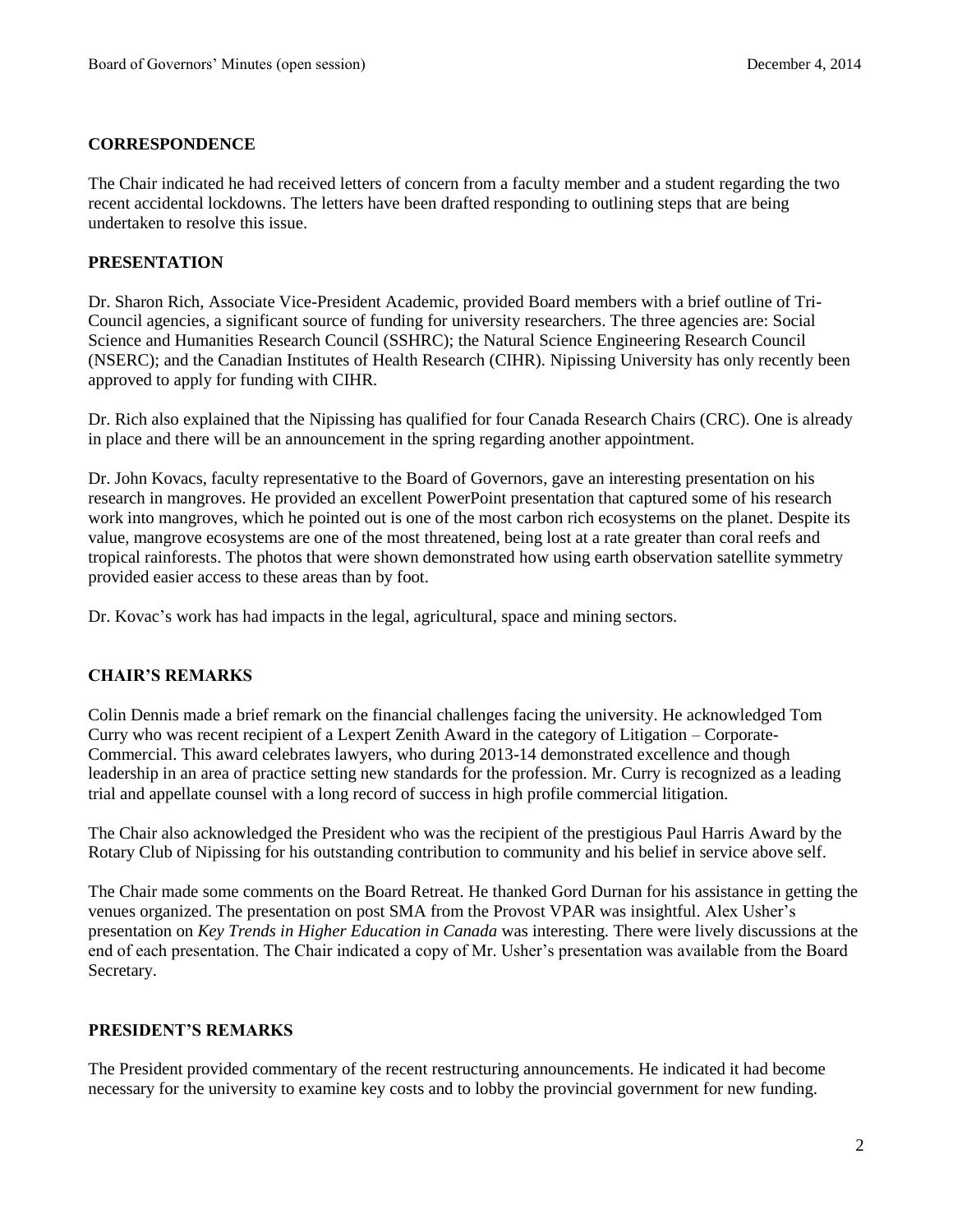With regards to the job cuts, members were advised that a small group from Executive Administration consisting of the Provost VPAR, the Vice President Administration, the Associate VP Academic with advice from Human Resources, reviewed all areas of the university. The criterion used was to identify people who could cover two positions, or positions that were not deeply involved with services to students. After much analysis, 16 administrative positions were eliminated, which constituted 14 people. This comprises one-third of the management group. The President indicated that once the list was signed off by him, the job eliminations were done quickly. He reminded everyone that this was not a Board decision. Management was empowered to reduce the deficit. The projected savings in this first phase is \$2.4M.

The President indicated we are undertaking a stronger advocacy role with several Ministries. He, along with other members of the Executive Team, will be in Toronto next week visiting Queen's Park. Three meetings have been scheduled including the Premier's Office, Minister Moridi from MTCU and Minister Gravelle from Northern Development and Mines.

Summing up his remarks, the President was pleased to report that the Fall Open House had a 35% increase in attendees from last year. These attendees are potential students who visit the campus. He also had the opportunity to attend the staff awards celebration in October and acknowledge employees who have 5 to 35 years of work history at Nipissing. This shows tremendous dedication to the University.

# **VICE-PRESIDENTS' REMARKS**

### **Provost Vice-President Academic and Research**

The Provost VPAR reported that MTCU has sent out notification of a new process of program approval. Programs in line with SMAs will be expedited through the decision process. He was pleased to report that the Bachelor of Social Work program has made it to the 'expedited' process. The Engineering proposal is still being worked on.

The Decanal search committees have been struck, and the deadline for applications is December 12.

The deadline for budget submissions was mid-November. The Finance office is busy compiling information.

At the Senate meeting of November 14, an ad hoc committee presented four recommendations in regards to ensuring the participation of Senate and elected faculty members in the process of recommending Senior Academic Administrators. A motion was passed at Senate for the President to convey the recommendations to the Board of Governors. The President asked the Provost to comment on the recommendations.

### **Vice-President Administration**

Bob Keech commented on the two recent lockdowns. He emphasized that they were not a test but accidental in nature. Feedback was received from faculty, staff and students and it was recognized that some people were deeply affected by these incidents. Canadore staff triggered the first alarm and Bell technicians triggered the second alarm. A new notification process with Bell the provider has been instituted so it is unlikely to occur again. A consultant has been hired to conduct a complete review and will come back with recommendations for Nipissing. It is expected that Canadore College will invest in this as well. In Brantford, the classrooms are all lockable and in Bracebridge, 50% are lockable. At the North Bay campus, 25% of the doors cannot be locked. Mr. Keech also noted that many locking systems do not adhere to fire codes. Additionally, upgrades to the PA systems are being done as well as window coverings. Once the consultant's report is received, and education campaign will be conducted for all faculty and staff. Faculty will be instructed on how safety features will work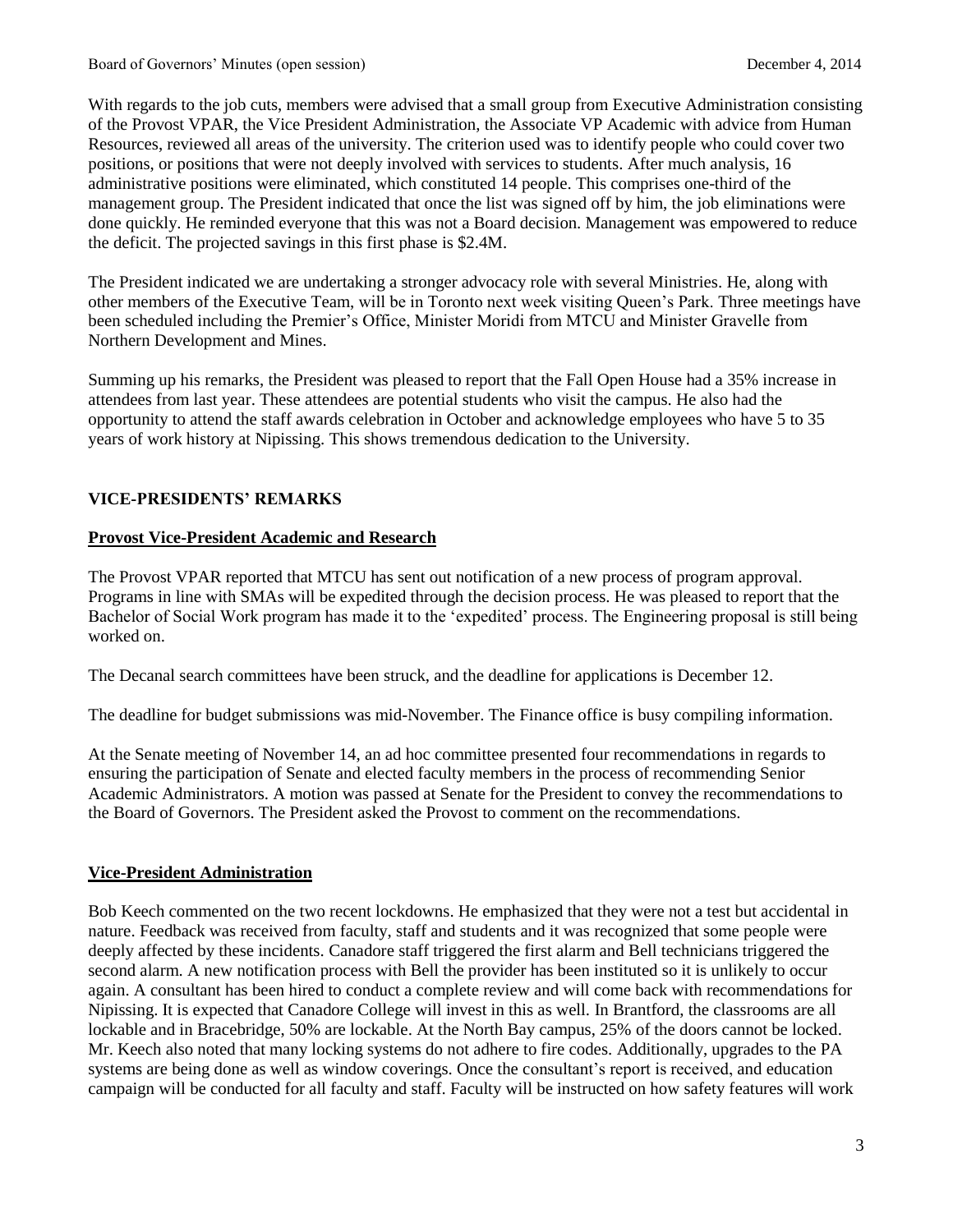in the classrooms and in turn, they will communicate it to the students. It is hoped that with these changes there will be some reassurances.

# **DEANS' REMARKS**

There were no remarks from the Deans.

## **QUESTION PERIOD**

Chief Couchie had a question regarding the Strategic Mandate Agreement and the two programs going forward. She expressed concerns regarding the community placements. The chief advised that her community had a variety of resources in the area and would like to see an Aboriginal component. The President agreed that the child welfare system has not been kind to Aboriginal people and he, along with the Provost, would like to have a progressive discussion to address concerns. A suggestion was made to forward the BSW proposal to Chief Couchie and Donna Forget.

## **ENROLMENT UPDATE**

Jamie Graham, Assistant Vice President Institutional Planning, provided an enrolment update. The November 1 count date indicated that the forecasted FT FTE of 4696 was accurate.

### **COMMITTEE REPORTS**

#### Executive Committee

Colin Dennis advised Board members that the Audit and Finance Committee report would be heard in the Closed Session. The Provost will also speak under Other Business regarding Biosafety.

#### Plant and Property Committee

Brian Windsor explained that the committee was provided with an update on construction and office renovations by David Drenth. Deferred maintenance is presently at around \$10M. This is the cost to bring a building up to the standard of a new build. The Alcan property was also reviewed.

#### University Governance Committee

Trevor Bachelder wished to draw attention that UGC is undertaking a Board bylaws review. An e-mail was sent soliciting input from board members, Senate members and NUSU with a deadline date for submission of December 11, 2014. No submissions have been received to date.

The Committee Chair conducted a quick poll of external Board members as to whether they would prefer a Monday morning meeting versus the current Thursday evening. External members overwhelmingly preferred Thursday evening meetings.

Two board vacancies currently exist although one will be dealt with in the Closed Session. The Chair reminded members to submit names of potential names, keeping in mind the Board's mandate to address deficiencies in fundraising and community partnerships.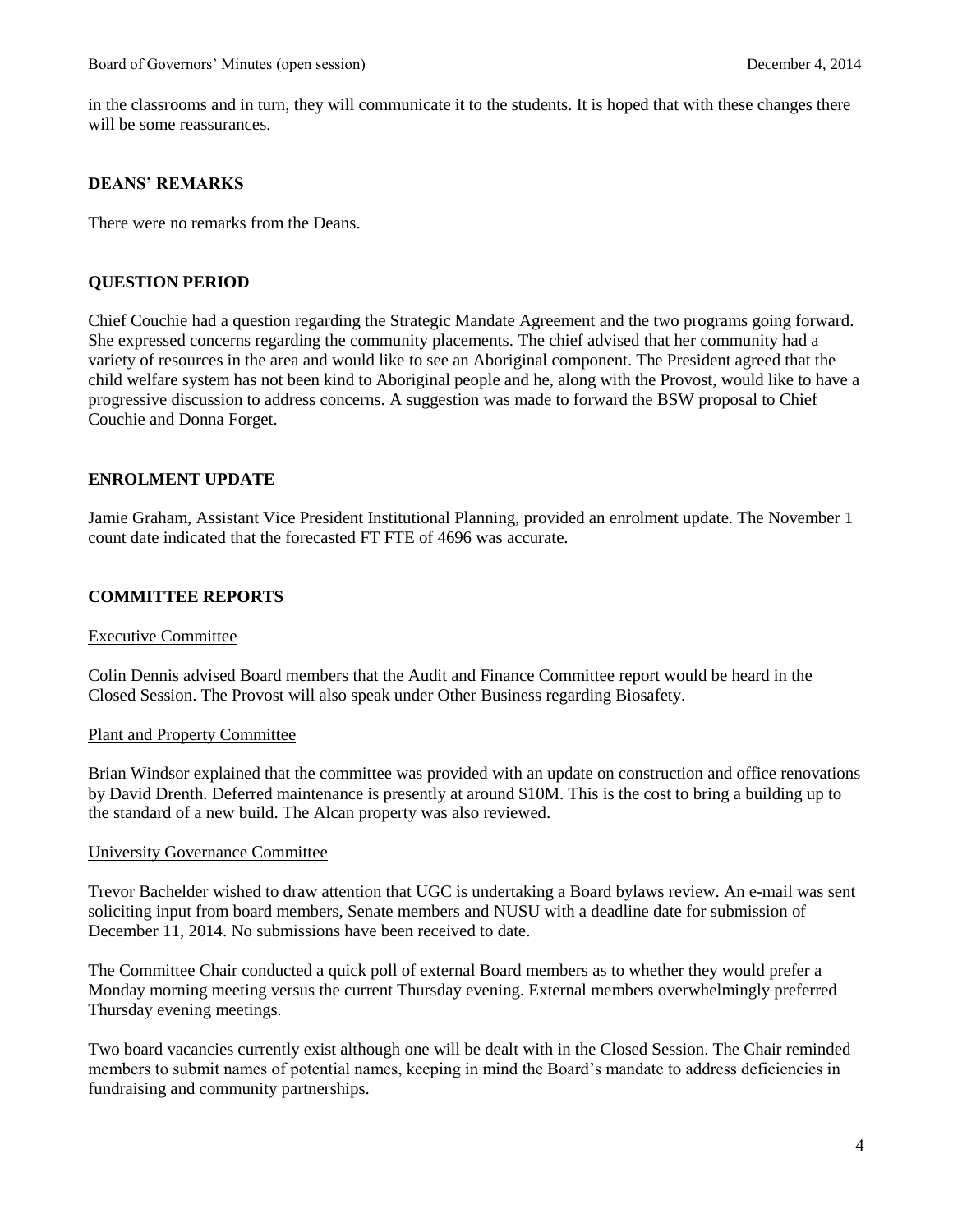Board of Governors' Minutes (open session) December 4, 2014

Dr. Bachelder also commented on the interesting CCOU conference he attended in Toronto along with Gord Durnan. He learned that Nipissing is not alone in its financial problems. All universities are competing for the same students. COU President Bonnie Patterson spoke at the conference and advised universities to be careful about differentiation as Nipissing was encouraged to specialize in education and the grants were cut by onethird. She acknowledged that Nipissing has been affected disproportionately.

## Advancement Committee

Gord Duran advised members that the Advancement Committee did not meet in November. He reminded everyone that last year, the Board gave a contribution to the student aid fund. In light of Giving Tuesday, he asked members to think of commitment to community and support student programs.

# **BOARD REPRESENTATIVES ON OTHER COMMITTEES**

Academic Senate

Report included with the agenda.

Senate Standing and Ad Hoc Committees

No report.

Alumni Advisory Board

No report.

### The Aboriginal Council on Education

Donna Forget announced that the ACE committee was undertaking a review of its terms of reference with the goal of providing improved guidelines for those sitting around the table.

### Brantford Regional Campus

Colleen Miller and Steve Portelli reported that the international practicum placements have been assigned. Also, NUSA placed first in the Santa Claus parade. Ms. Miller was pleased to report that many students attended the open house in partnership with Laurier. The Town Hall meeting conducted by the President was well attended and appreciated.

### Muskoka Regional Campus

Report included with the agenda.

### Nipissing University Student Union

Chris Burke noted that this is one of the busiest times of the year as students prepare for final exams for fall semester courses. He reminded everyone that the Wall was still open.